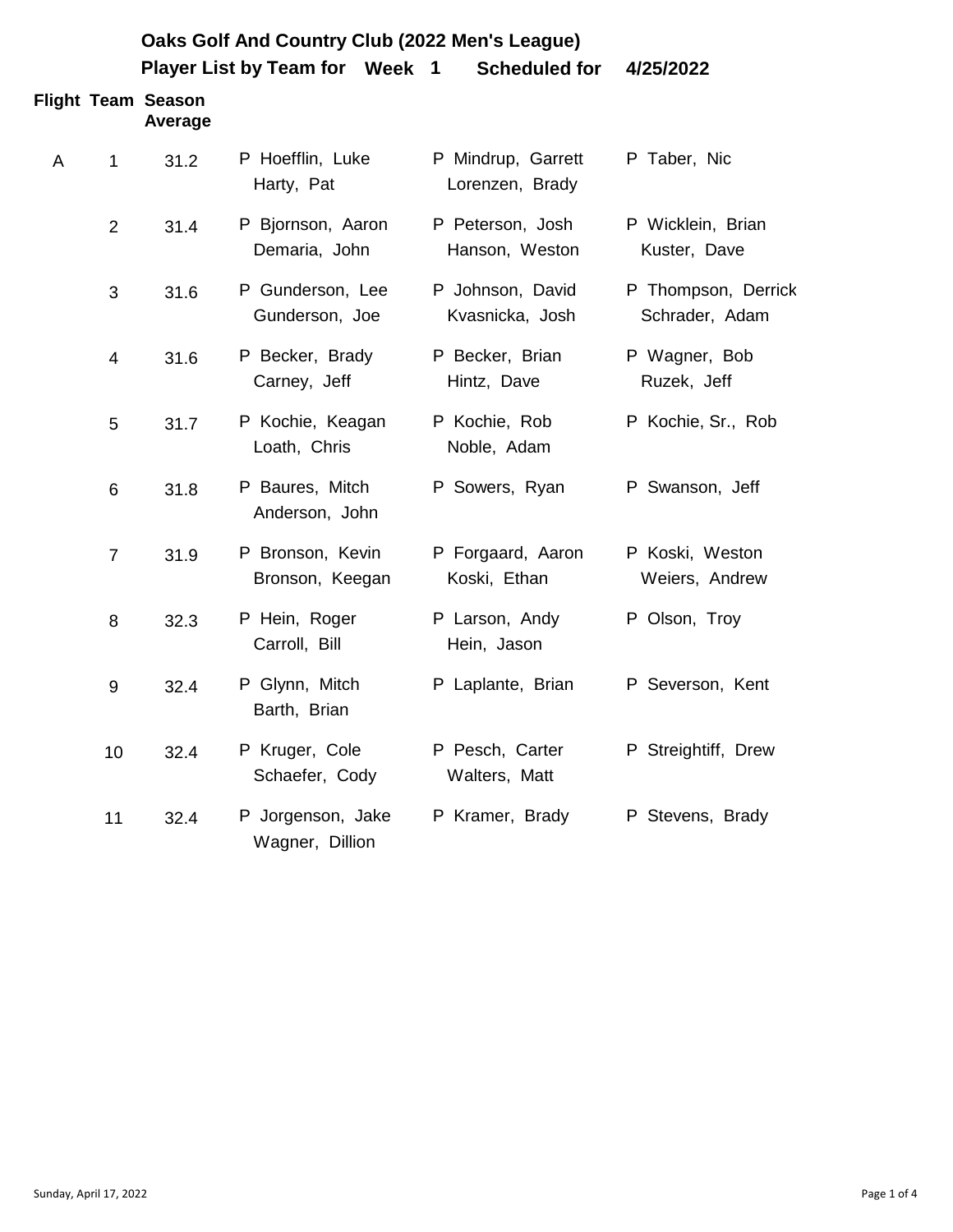|   | Oaks Golf And Country Club (2022 Men's League) |                                      |                                      |                                      |                                     |  |
|---|------------------------------------------------|--------------------------------------|--------------------------------------|--------------------------------------|-------------------------------------|--|
|   |                                                |                                      | Player List by Team for Week 1       | <b>Scheduled for</b>                 | 4/25/2022                           |  |
|   |                                                | <b>Flight Team Season</b><br>Average |                                      |                                      |                                     |  |
| B | 12                                             | 32.7                                 | P Heydt, Curt<br>Dahlen, Al          | P Rutledge, Cameror<br>Tapp, Mason   | P Rutledge, Matt                    |  |
|   | 13                                             | 32.7                                 | P Donnelly, Tom<br>Braaten, Tom      | P Hovda, Todd<br>Smith, Paul         | P Schwartz, Richard<br>Wendorf, Jim |  |
|   | 14                                             | 33.1                                 | P Prigge, Troy<br>Barth, Luke        | P Stangler, Marc<br>Snow, Logan      | P Stangler, Talston                 |  |
|   | 15                                             | 33.4                                 | P Fjerstad, Nate<br>Anderson, AJ     | P Streightiff, Doug<br>Cahill, Dave  | P Thoe, John<br>Swygman, Stu        |  |
|   | 16                                             | 33.4                                 | Arnold, Gage<br>Schultz, Tim         | Bjornson, Dalton<br>Subbert, Dave    | Olson, Eric<br>Weyandt, Steve       |  |
|   | 17                                             | 33.6                                 | P Demmer, Steve<br>Demmer, Randy     | P Linbo, Dave<br>Finney, Kyle        | P Linbo, Kerry<br>Pierson, Mark     |  |
|   | 18                                             | 33.6                                 | P Ducharme, Mike<br>Ducharme, August | P High, Chuck<br>Ducharme, Merrick   | P Kaspar, Anthony<br>Erickson, Dean |  |
|   | 19                                             | 33.7                                 | P Kramer, Kody<br>Doman, Dan         | P Masching, Shane<br>Masching, Jason | P Stanton, David                    |  |
|   | 20                                             | 33.7                                 | P Holtan, Justin                     | P Quandt, Pat                        | P Steele, Chris                     |  |
|   | 21                                             | 33.7                                 | P Kruger, John<br>Johnson, Cary      | P Kvasnicka, Jim<br>Johnson, Steve   | P Ohman, Cory                       |  |
|   | 22                                             | 33.8                                 | P Adams, Dale<br>Morehouse, Jonas    | P Morehouse, Tom<br>Von Wald, Stu    | P Pickett, Tim                      |  |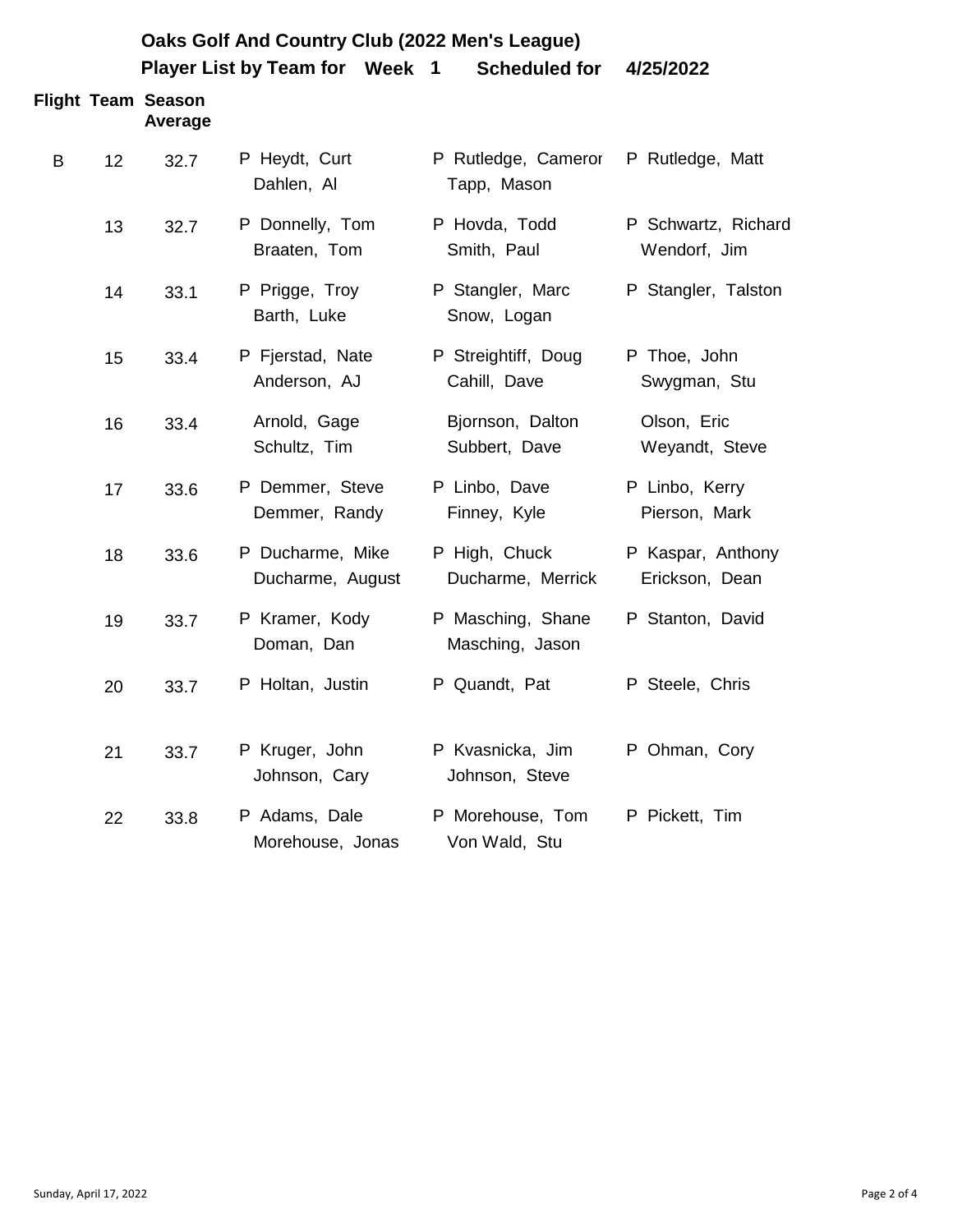| Oaks Golf And Country Club (2022 Men's League)<br>Player List by Team for Week 1<br><b>Scheduled for</b><br>4/25/2022 |    |                                      |                                        |                                      |                                     |
|-----------------------------------------------------------------------------------------------------------------------|----|--------------------------------------|----------------------------------------|--------------------------------------|-------------------------------------|
|                                                                                                                       |    | <b>Flight Team Season</b><br>Average |                                        |                                      |                                     |
| $\mathsf{C}$                                                                                                          | 23 | 34.1                                 | P Krekling, Kasey<br>Krekling, Tyler   | P Scherbring, Justin<br>Lewis, Chris | P Zelinski, Keefe<br>Pollack, Ben   |
|                                                                                                                       | 24 | 34.3                                 | P O'Conner, Chad<br>Eastley, Terry     | P Pack, Chris<br>Slaathaug, Gregg    | P Towey, Pat<br>Towey, Jr, Patrick  |
|                                                                                                                       | 25 | 34.3                                 | P Anderson, Tyler<br>Anderson, Aaron   | P Kramer, Tanner                     | P Volgarino, Joe                    |
|                                                                                                                       | 26 | 34.5                                 | P Freerksen, Mark<br>Head, Brian       | P Henslin, Pete<br>Koss, Landon      | P Standinger, Jay<br>Sorenson, Ryan |
|                                                                                                                       | 27 | 34.6                                 | P Bryngelson, Alex<br>Bryngelson, Eric | P Bryngelson, Damor<br>Larsen, Mike  | P Meyer, Chris                      |
|                                                                                                                       | 28 | 34.6                                 | P Born, Jason<br>Behrens, Chuck        | P Dahlen, Joel<br>Dahlen, Jacob      | P Severtson, Paul<br>Dahlen, Mike   |
|                                                                                                                       | 29 | 34.6                                 | P Fiebiger, Jim<br>Doyon, Jeff         | P Laskowski, Randy<br>Miedtke, Mark  | P Winfield, Darin                   |
|                                                                                                                       | 30 | 34.9                                 | P Boyum, Kent<br>Studnicka, Brandon    | P Edgar, Warren                      | P Meldahl, Brian                    |
|                                                                                                                       | 31 | 35.0                                 | P Osmonson, Robby<br>Harrington, Terry | P Walker, Brian<br>McFarland, Jesse  | Galdamez, Carlos<br>Turner, Mark    |
|                                                                                                                       | 32 | 35.0                                 | P Piepho, Rick                         | P Piepho, Ryan                       | P Tysdale, Dave                     |
|                                                                                                                       | 33 | 35.1                                 | P Gulbransen, Terry<br>Kramer, David   | P Kramer, Ted<br>Reese, Randy        | P Stanton, Paul                     |